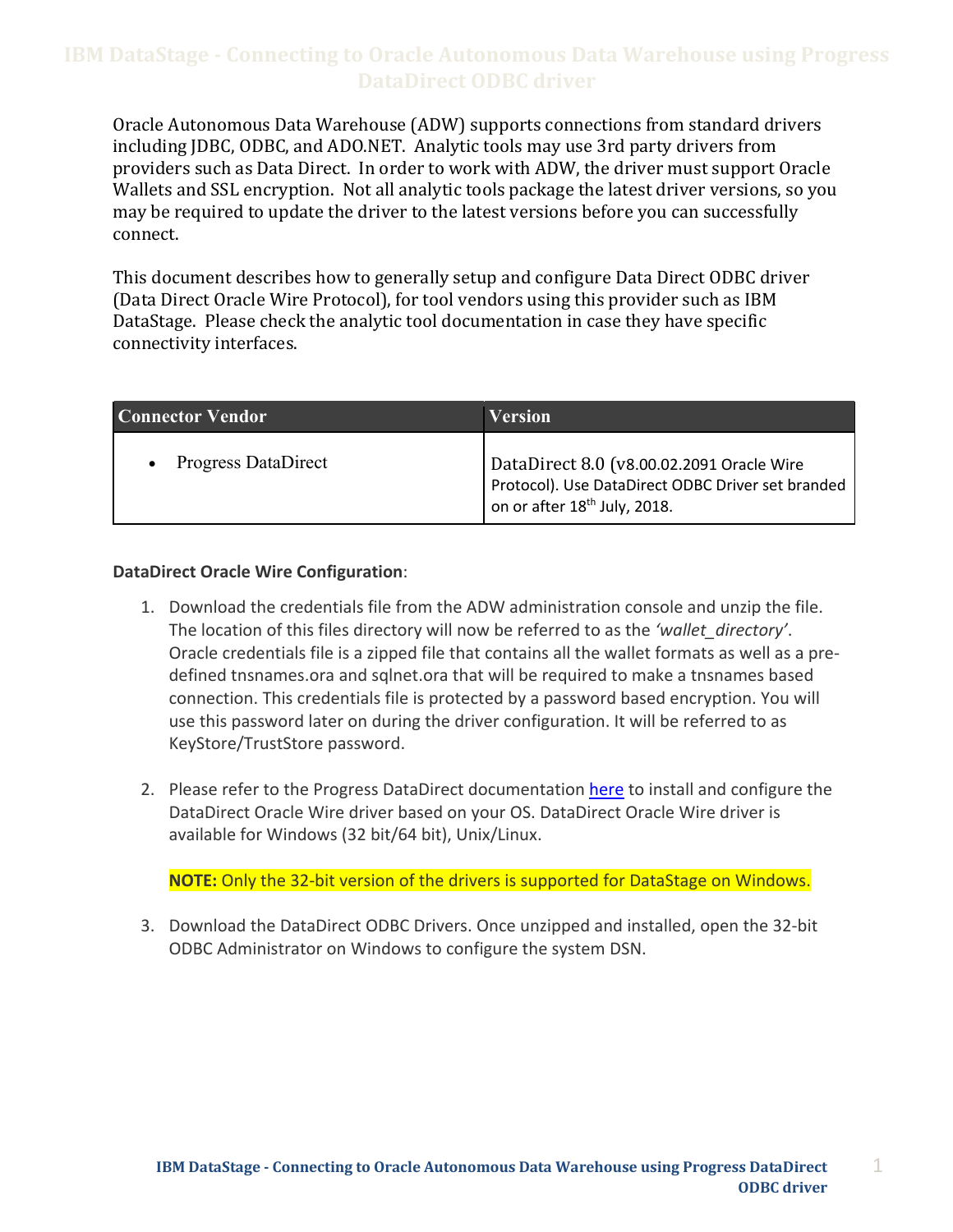| x<br>表<br><b>ODBC Data Source Administrator (32-bit)</b>                                                                                                                                    |           |                                                                      |                      |  |  |
|---------------------------------------------------------------------------------------------------------------------------------------------------------------------------------------------|-----------|----------------------------------------------------------------------|----------------------|--|--|
| System DSN<br><b>User DSN</b>                                                                                                                                                               |           | File DSN<br><b>Drivers</b><br>Connection Pooling<br>About<br>Tracing |                      |  |  |
| System Data Sources:                                                                                                                                                                        |           |                                                                      |                      |  |  |
| Name                                                                                                                                                                                        | Platform  | Driver                                                               | Add                  |  |  |
| GP541                                                                                                                                                                                       | $32$ -bit | IBM Greenplum Wire Protocol driver                                   |                      |  |  |
| mongo 180                                                                                                                                                                                   | 32-bit    | IBM(DataDirect) MongoDB<br>Remove                                    |                      |  |  |
| mongo36                                                                                                                                                                                     | $32$ -bit | IBM(DataDirect) MongoDB                                              |                      |  |  |
| iora 18c                                                                                                                                                                                    | 32-bit    | IBM(DataDirect) Oracle Wire Protocol<br>Configure                    |                      |  |  |
| postares 155                                                                                                                                                                                | $32$ -bit | IBM(DataDirect) PostgreSQL Wire Protocol                             |                      |  |  |
| postgres 155 native 32-bit                                                                                                                                                                  |           | PostgreSQL ODBC Driver(UNICODE)                                      |                      |  |  |
| sgl2016testing<br>32-bit<br><b>IBM Native SQLServer Wire Protocol</b>                                                                                                                       |           |                                                                      |                      |  |  |
|                                                                                                                                                                                             |           |                                                                      |                      |  |  |
|                                                                                                                                                                                             |           |                                                                      |                      |  |  |
|                                                                                                                                                                                             |           |                                                                      |                      |  |  |
| An ODBC System data source stores information about how to connect to the indicated data provider.<br>A System data source is visible to all users of this computer, including NT services. |           |                                                                      |                      |  |  |
|                                                                                                                                                                                             |           | <b>OK</b><br>Cancel                                                  | <b>Help</b><br>Apply |  |  |

 4. Click on Add to configure a new system DSN under the System DSN tab. Locate the DataDirect 8.0 Oracle Wire Protocol from the list of drivers presented to you and press finish.

| x<br>ODBC Data Source Administrator (32-bit) |                                                                                      |  |                                                                                    |    |  |
|----------------------------------------------|--------------------------------------------------------------------------------------|--|------------------------------------------------------------------------------------|----|--|
| User DSN                                     | System DSN<br>File DSN<br><b>Drivers</b><br>Tracing  <br>Connection Pooling<br>About |  |                                                                                    |    |  |
| <b>Name</b>                                  | System Data Sou<br>x<br>Create New Data Source                                       |  |                                                                                    |    |  |
| GP541<br>mongo 180                           |                                                                                      |  | Select a driver for which you want to set up a data source.                        |    |  |
| mongo36                                      |                                                                                      |  | <b>Name</b>                                                                        | ∨∧ |  |
| postgres 155                                 |                                                                                      |  | IBM(DataDirect) MongoDB                                                            | 8  |  |
| postgres 155nat                              |                                                                                      |  | IBM(DataDirect) MySQL Wire Protocol                                                |    |  |
| sgl2016testing                               |                                                                                      |  | IBM(DataDirect) Native SQLServer Wire Protocol                                     |    |  |
|                                              |                                                                                      |  | IBM(DataDirect) Oracle                                                             |    |  |
|                                              |                                                                                      |  | IBM(DataDirect) Oracle Wire Protocol                                               | 8  |  |
|                                              |                                                                                      |  | IBM(DataDirect) PostgreSQL Wire Protocol                                           |    |  |
|                                              |                                                                                      |  | IBM(DataDirect) PROGRESS Wire Protocol<br>IBM(DataDirect) Salesforce Wire Protocol |    |  |
|                                              |                                                                                      |  | Ш<br>←                                                                             | >  |  |
|                                              | An Ol<br>A Syst                                                                      |  |                                                                                    |    |  |
|                                              |                                                                                      |  |                                                                                    |    |  |
|                                              |                                                                                      |  |                                                                                    |    |  |
|                                              |                                                                                      |  |                                                                                    |    |  |
| $Back$<br>Finish<br>Cancel                   |                                                                                      |  |                                                                                    |    |  |
|                                              |                                                                                      |  |                                                                                    |    |  |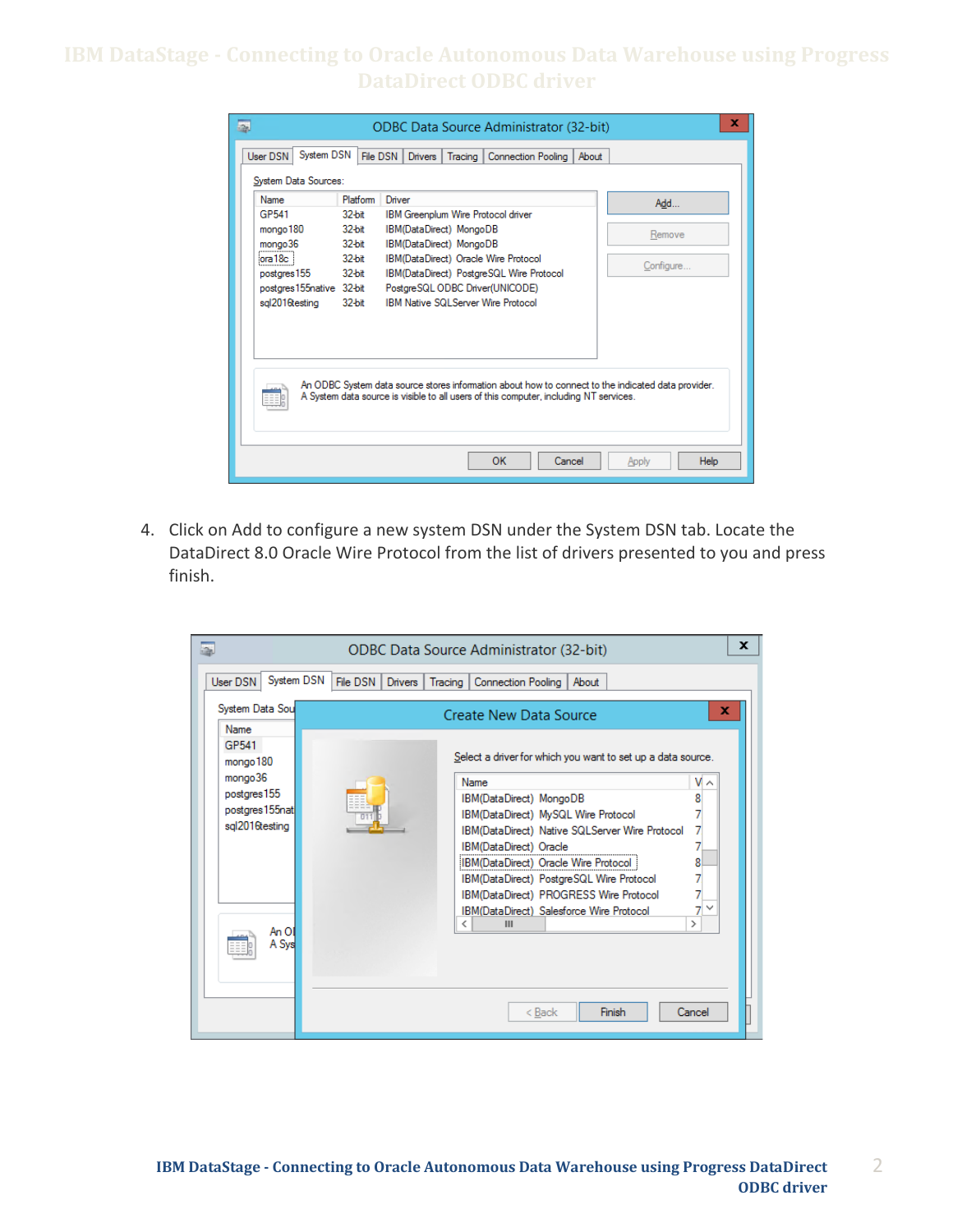5. You will then be presented with a form for the DSN attributes. Fill in the DSN name, your TNS service name (this can be found in the tnsnames.ora file in TNS\_ADMIN location) and complete path to the tnsnames.ora (<*wallet\_directory*>\tnsnames.ora)

| <b>ODBC Oracle Wire Protocol Driver Setup</b>                      |                     |         | 2                                      | x                 |      |          |
|--------------------------------------------------------------------|---------------------|---------|----------------------------------------|-------------------|------|----------|
| Pooling                                                            | <b>Bulk</b>         |         | Client Monitoring                      | Advanced Security |      | About    |
| General                                                            | Advanced            |         | Security                               | Performance       |      | Failover |
| Data Source Name:<br>Description:                                  |                     | ora 18c |                                        |                   | Help |          |
| <b>Standard Connection</b><br>Host:                                |                     |         |                                        |                   |      |          |
| Port Number:                                                       |                     |         |                                        |                   |      |          |
| SID:                                                               |                     |         |                                        |                   |      |          |
| Service Name:                                                      |                     |         |                                        |                   |      |          |
| <b>TNSNames Connection</b><br>Server Name:<br><b>TNSNames</b> File |                     |         | ibmdstg_high<br>C:\wallet\tnsnames.ora |                   |      |          |
| Edition Name:                                                      |                     |         |                                        |                   |      |          |
|                                                                    | <b>Test Connect</b> |         | OK                                     | Cancel            |      | Apply    |

 6. Next click on the Security tab and choose Encryption Method to be 1-SSL in the Encryption section. Also supply the path and name of the wallet to be used. Data Direct prefers the ewallet.p12 wallet file. The path should be <*wallet\_directory*>\ewallet.p12. Supply this information for both the Trust Store as well as the Key Store sections. The password to be supplied here is *the KeyStore/TrustStore password*. You may optionally supply the Database username in the Authentication section.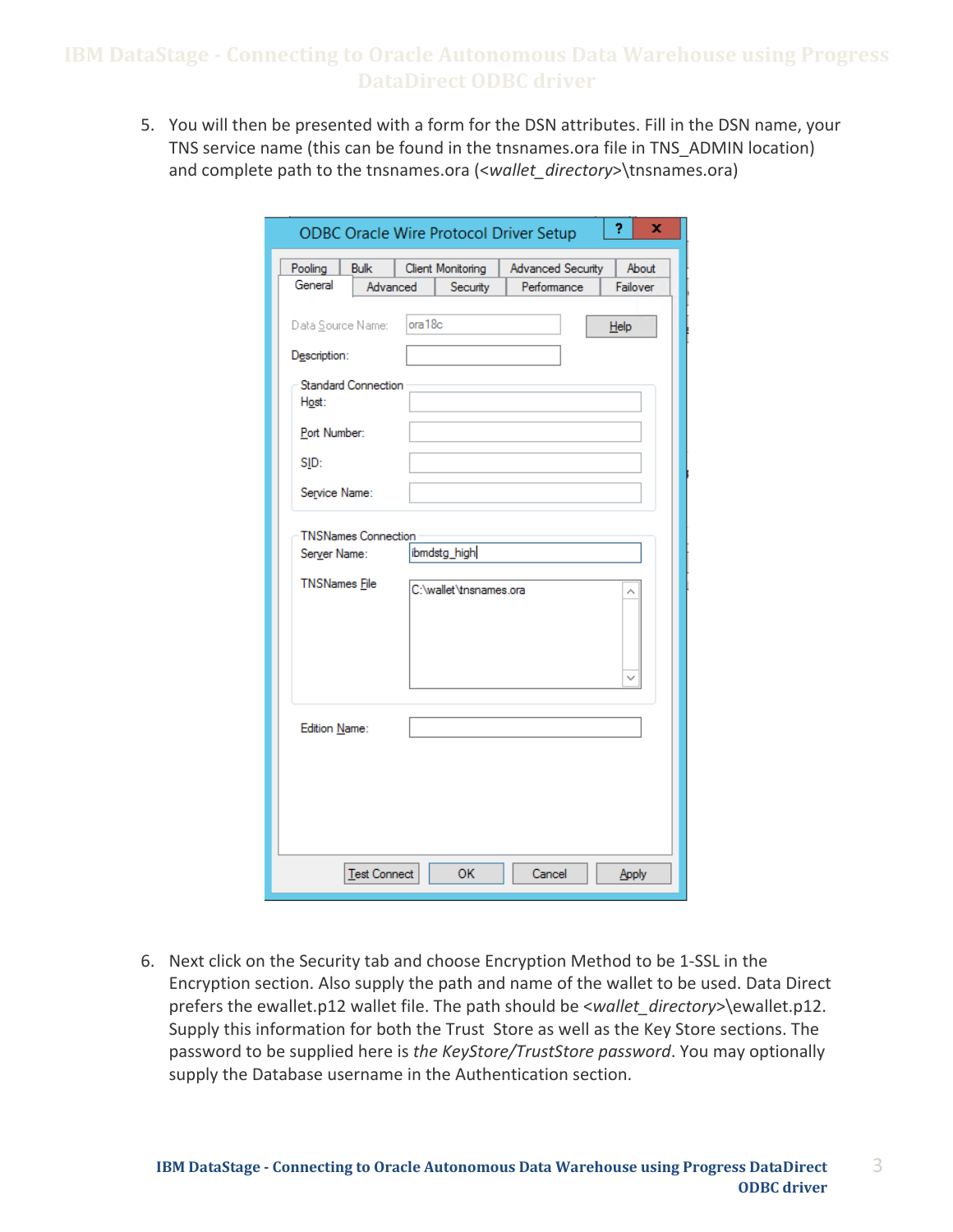| <b>ODBC Oracle Wire Protocol Driver Setup</b>               |                              |                          | 2<br>x   |
|-------------------------------------------------------------|------------------------------|--------------------------|----------|
| Pooling<br><b>Bulk</b>                                      | Client Monitoring            | <b>Advanced Security</b> | About    |
| General<br>Advanced                                         | Security                     | Performance              | Failover |
|                                                             |                              |                          | Help     |
| Authentication                                              |                              |                          |          |
| User Name:                                                  | scott                        |                          |          |
|                                                             |                              |                          |          |
| Authentication Method:                                      | 1 - Encrypt Password         |                          |          |
|                                                             |                              |                          |          |
| GSS Client Library:                                         | native                       |                          |          |
| Encryption                                                  |                              |                          |          |
| Encryption Method:                                          | $1 - SSL$                    |                          |          |
|                                                             |                              |                          |          |
| Crypto Protocol Version<br>$\sqrt{T}$ TLSv1.2               | $\blacktriangledown$ TLSv1.1 | $\triangledown$ TLSv1    |          |
| $\sqrt{\text{SSLv3}}$                                       | $\triangledown$ SSLv2        |                          |          |
|                                                             |                              |                          |          |
| Validate Server Certificate                                 |                              |                          |          |
| Trust Store:                                                | C:\wallet\ewallet.p12        |                          |          |
|                                                             |                              |                          |          |
| Trust Store Password:                                       |                              |                          |          |
| Key Store:                                                  | C:\wallet\ewallet.p12        |                          |          |
|                                                             |                              |                          |          |
| Key Store Password:                                         |                              |                          |          |
| Key Password:                                               |                              |                          |          |
|                                                             |                              |                          |          |
| Host Name In Certificate:   wc.uscom-east-1.oraclecloud.com |                              |                          |          |
|                                                             |                              |                          |          |
|                                                             |                              |                          |          |
|                                                             |                              |                          |          |
| <b>Test Connect</b>                                         | OK                           | Cancel                   | Apply    |

 7. Test your connection by pressing the Test Connect button. Supply the database username and password to test the connection.